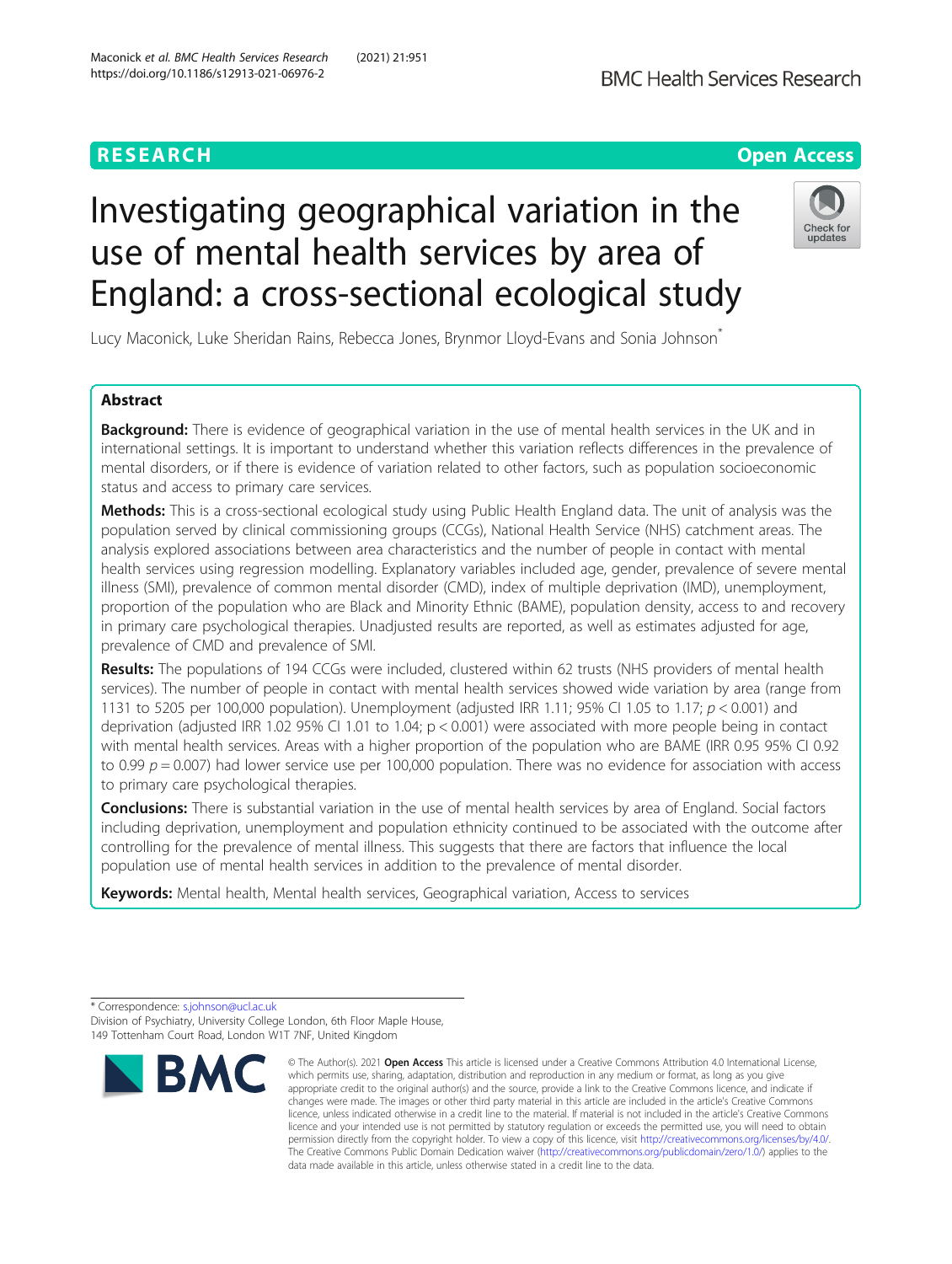#### Background

Geographical variation in the use of mental health services has been observed in multiple international settings  $[1-4]$  $[1-4]$  $[1-4]$  $[1-4]$  [\[5](#page-8-0)]. It is important to understand whether this variation reflects differences in the prevalence of mental disorders, if it is related to population characteristics such as socioeconomic status and ethnicity, or whether access to services rather than need might be associated with this variation. There is little previous research in this area in Europe. In the US Medicaid system, interstate variations in mental health spending (a proxy for health service use) have been found to exceed the interstate variations in Medicaid spending for inpatient, outpatient, pharmacy and acute services for other disorders [[2\]](#page-8-0). In this work the authors acknowledge that in the extensive literature on the geographical variation in use of health services, mental health services have been relatively neglected.

Public data shows substantial variation in the number of people in contact with specialist mental health services in England [\[6](#page-8-0)]. We have not found published investigations of the factors associated with these variations, although some studies have focused on factors that might explain geographical differences in the prevalence of mental disorders [[7\]](#page-8-0) [\[8](#page-8-0)] [[9](#page-8-0)] . Factors found to be associated with higher prevalence of mental disorders have included higher population density [\[10\]](#page-8-0), [\[11](#page-8-0)], unemployment  $[12]$ , urban location  $[13]$  $[13]$  $[13]$   $[14]$  and a higher number of single person households [\[8](#page-8-0)]. The incidence of schizophrenia in non-white ethnic minorities has found to be greater in areas where ethnic minorities make up a smaller proportion of the population [\[15](#page-8-0)]. There is also an extensive literature looking at how an individual's local environment may influence individual risk of both psychosis and common mental disorders [\[8](#page-8-0)] [[16\]](#page-8-0), with mixed results.

Service use is likely to be influenced not only by the prevalence of mental disorder, but also by factors that affect health service utilisation, such as service access and health help-seeking behaviour. The Care Quality Commission (CQC) has commented on the unacceptable variation in mental health service provision across England [\[17\]](#page-8-0). Area level factors identified that may influence the proportion of people with a mental disorder who receive treatment include population density [\[18](#page-8-0)], urban-rural location [[19\]](#page-8-0) and ethnicity [\[20](#page-8-0)] [[21](#page-9-0)]. A study that compared estimated prevalence rates of mental disorder with observed treatment rates in primary care in small areas of England found that ethnicity was a consistent predictor of geographical variations in service use relative to need [\[22\]](#page-9-0), with areas with higher proportion of black populations having significantly lower numbers of people in treatment for depression than the expected prevalence, suggesting reduced help seeking behaviour or poorer access to services for this group. The authors also observed a pronounced 'London effect', where the number of people being treated by primary care for depression in London was found to be much lower than expected on the basis of modelled estimates [[22\]](#page-9-0).

Additionally, different populations may show differences in health seeking behaviours. Some individual level characteristics have been associated with higher health service utilisation for common mental disorders including comorbidity, female gender, marital status of divorced, non-white ethnicity, high previous health service utilisation and lower level of functioning [\[23\]](#page-9-0) [\[24](#page-9-0)]. At an individual level there is also good evidence of an association between accessing a primary care psychological treatment service and decreased health service utilisation for mental and physical disorders [\[23](#page-9-0)].

Understanding the influences on numbers of people in contact with specialist mental health services is of particular interest in the context of findings of a rise in the numbers in contact with mental health services over the past 10 years [[25\]](#page-9-0), an area of interest for policy makers and politicians  $[26]$  [\[6\]](#page-8-0). This rise in secondary mental health care use appears to have continued despite an increase in mental health service provision in primary care in the last decade, through increased availability of CBT and other psychological therapies through the Improving Access to Psychological Therapies program (IAPT) [\[27](#page-9-0)].

This study will look at whether there are area level factors associated with higher use of secondary mental health services, in addition to the local prevalence of mental disorders. This may point towards factors that result in greater demand for formal mental health services as opposed to other forms of support, which could be helpful for planning of future service provision. If there are area characteristics that are associated with lower uptake of mental health services for the same burden of mental illness, this may also point towards inequalities in access to care. Given the significant investment in primary care psychological therapies in England in the past decade, it is also interesting to consider whether areas with greater access to high quality primary care psychological therapies have a lower number of people in contact with secondary services.

#### Aim and study approach

The aim of this study is to investigate the association between area level factors and the number of people in contact with secondary mental health services by catchment area (Clinical Commissioning Group) in England.

In particular we will investigate whether there are area level factors associated with the use of secondary mental health services, after controlling for the prevalence of mental disorder.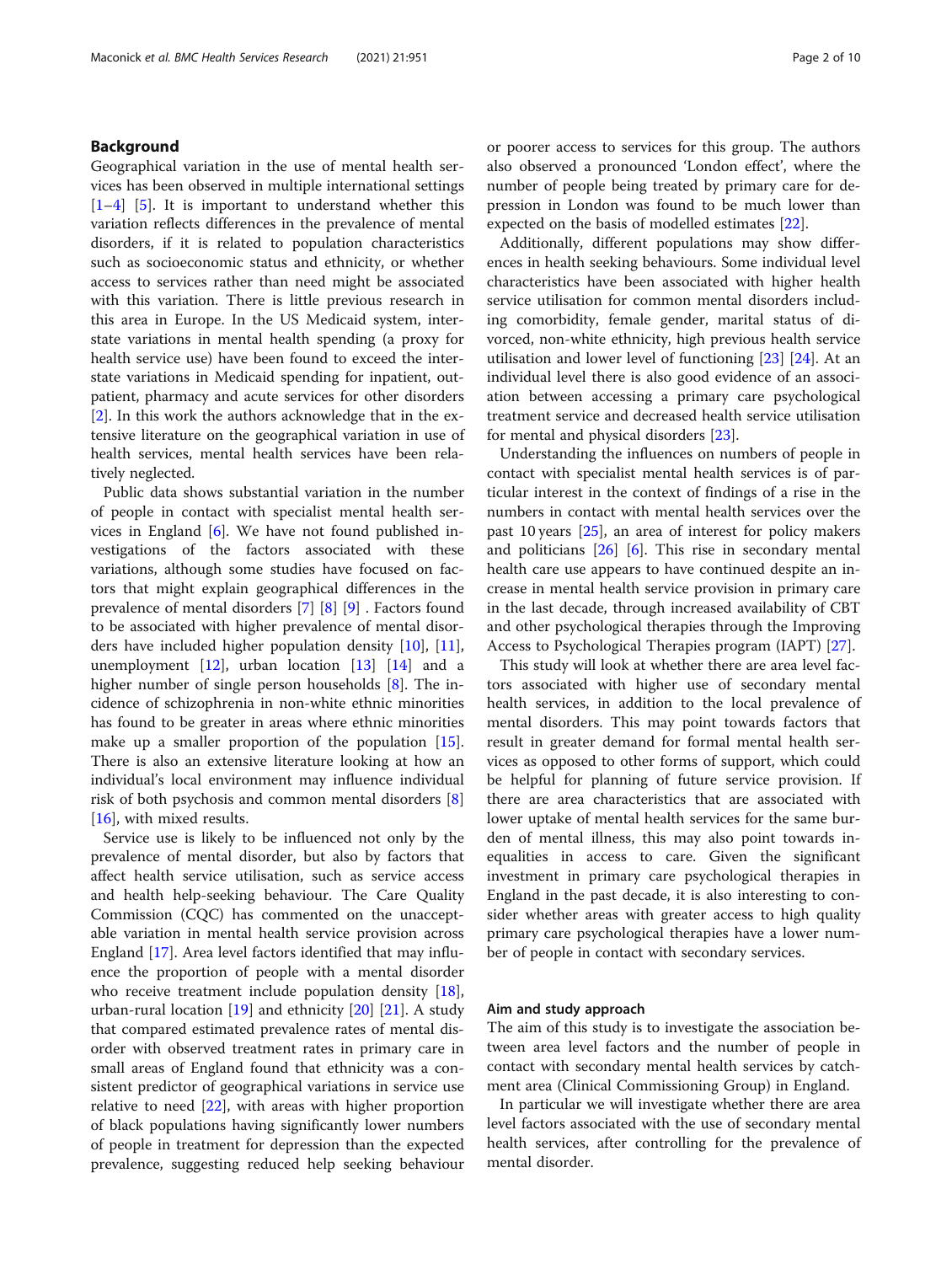<span id="page-2-0"></span>We will also investigate whether greater access to primary care psychological therapies is associated with lower use of secondary mental health services.

#### Methods

The study used a cross sectional ecological study design with the resident population served by each CCG as the unit of analysis. CCGs are NHS bodies with responsibility for planning and commissioning services for a defined catchment area and cover an average population of 250,000 people [\[28](#page-9-0)].

In accordance with the recording of data by Public Health England (PHE), secondary mental health services are defined as National Health Service (NHS) funded adult secondary mental health services and does not include services situated in primary care such as the Improving Access to Psychological Therapies (IAPT). IAPT services provide relatively rapid access to short periods of psychological treatment for anxiety and depression throughout England.

#### Primary outcome and explanatory variables

The primary outcome was the number of people in contact with adult mental health services per 100,000 population aged 18+ (end of quarter snapshot Q3 2019). This was defined as the number of people with an open adult mental health care spell in NHS funded adult specialist mental health services at the end of the reporting period. Data for the primary outcome was obtained from Public Health England 'Fingertips' Public Health Profiles [\[6](#page-8-0)], which created the variable from data from the Mental Health Services Monthly Statistics. The explanatory variables included in the analysis are set out in Table 1, with the data collection time point and data source.

Table 1 Variables included in the study with definitions and data collection time points

| Variable                                                                                                                                                                                                                                               | <b>Variable definition</b>                                                                                                                                                                                                                                                                | Data<br>collection<br>time point | Data source                                           |  |
|--------------------------------------------------------------------------------------------------------------------------------------------------------------------------------------------------------------------------------------------------------|-------------------------------------------------------------------------------------------------------------------------------------------------------------------------------------------------------------------------------------------------------------------------------------------|----------------------------------|-------------------------------------------------------|--|
| People with an open Adult Mental Health Care Spell in NHS funded<br>Number of people in contact with<br>mental health services per 100,000<br>adult specialist mental health services at the end of the reporting<br>population <sup>a</sup><br>period |                                                                                                                                                                                                                                                                                           | O3 2019                          | Public Health England's<br>Fingertips Database        |  |
| Age                                                                                                                                                                                                                                                    | Median age of the population of the Clinical Commissioning<br>Group(CCG)                                                                                                                                                                                                                  | Mid-2017                         | Office for National<br>Statistics (ONS)               |  |
| Gender                                                                                                                                                                                                                                                 | Percentage of the population who are male                                                                                                                                                                                                                                                 | 2017                             | <b>ONS</b>                                            |  |
| Prevalence of severe mental illness<br>(SMI)                                                                                                                                                                                                           | The percentage of patients with schizophrenia, bipolar affective<br>disorder and other psychoses as recorded on general practice<br>disease registers.                                                                                                                                    | 2017/2018                        | Public Health England's<br><b>Fingertips Database</b> |  |
| Estimated prevalence of common<br>mental disorders (CMD)                                                                                                                                                                                               | The estimated proportion of the population aged 16 & over who<br>have a common mental disorder (CMD), where CMD is defined as<br>any type of depression or anxiety, model calculations based on Adult<br>Psychiatric Morbidity Survey (APMS) data applied to local<br>demography          | 2017                             | Public Health England's<br><b>Fingertips Database</b> |  |
| Index of multiple deprivation score<br>(IMD)                                                                                                                                                                                                           | Measure of relative deprivation for small areas in England, which<br>ranks every small area in England from 1 (most deprived) to 32,844<br>(least deprived) on the basis of income, employment, education skills<br>and training, health, crime, housing and services, living environment | 2015                             | Public Health England's<br><b>Fingertips Database</b> |  |
| Percentage unemployed                                                                                                                                                                                                                                  | Claimant rate: Percentage of the working age population who are<br>claiming Jobseeker's Allowance plus those who claim Universal<br>Credit and are required to seek work and be available for work                                                                                        | 2018/2019                        | Public Health England's<br><b>Fingertips Database</b> |  |
| Proportion who are Black and<br>Minority Ethnic (BAME)                                                                                                                                                                                                 | Number of people on the 2011 Census who stated their ethnicity as<br>'not White' as a proportion of the total number answering the<br>ethnicity question on the 2011 Census, per 1000 population                                                                                          |                                  | Public Health England's<br>Fingertips Database        |  |
| Population density                                                                                                                                                                                                                                     | Number of people per 10 ha                                                                                                                                                                                                                                                                | 2019                             | Calculated using ONS<br>Standard Area<br>Measurements |  |
| Access to Improving Access to<br>Psychological Therapies (IAPT)                                                                                                                                                                                        | The number of people entering IAPT services as a proportion of<br>those estimated to have anxiety and/or depression                                                                                                                                                                       | March 2019                       | Public Health England's<br><b>Fingertips Database</b> |  |
| Recovery in IAPT                                                                                                                                                                                                                                       | This is the number of people not at 'caseness' (experiencing severe<br>enough symptoms to be considered a clinical case) at their last<br>session, as a percentage of people who were at 'caseness' at their<br>first session                                                             | August 2019                      | Public Health England's<br>Fingertips Database        |  |

<sup>a</sup>Primary outcome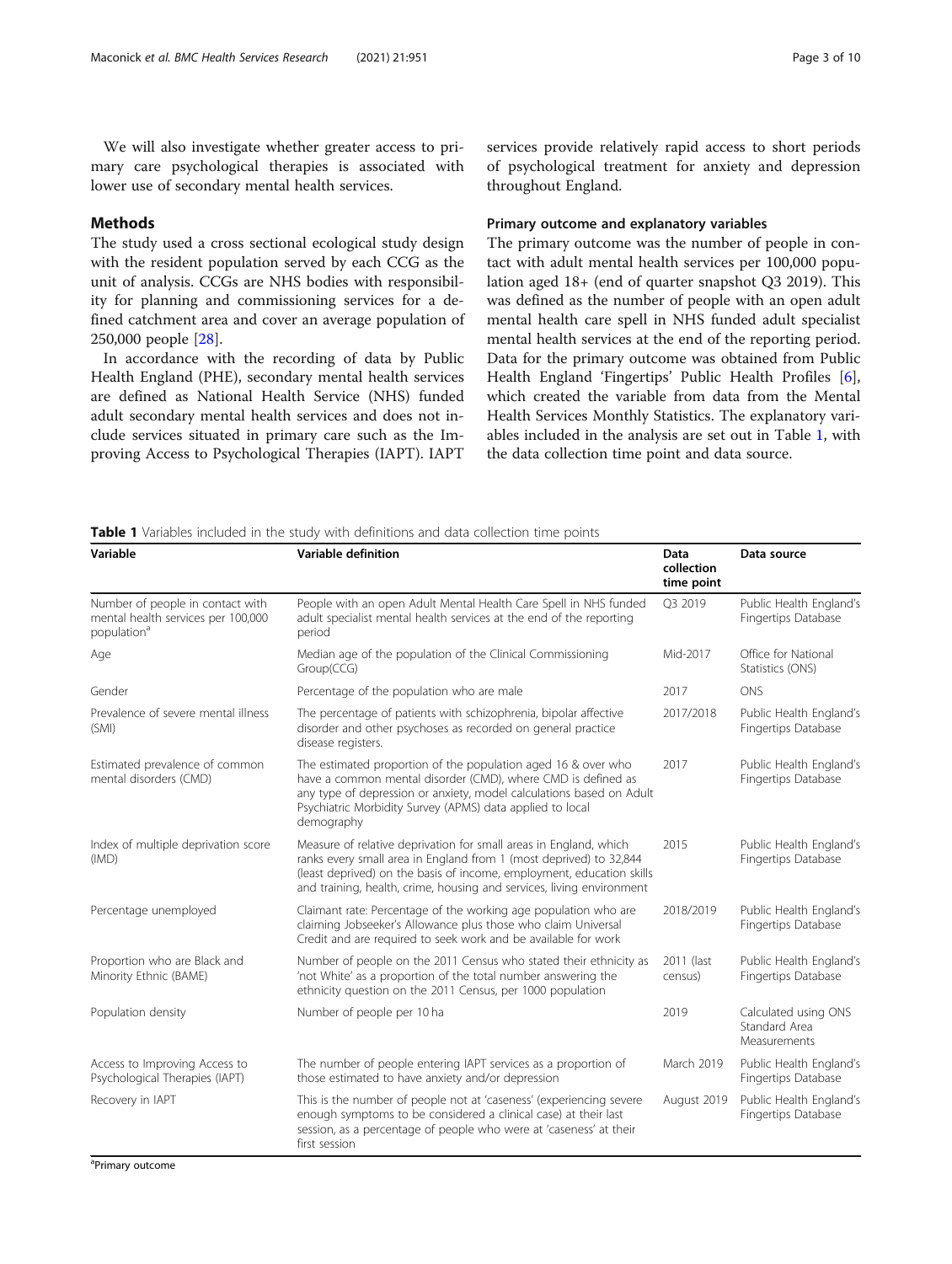#### Data sources and study population

All CCGs in England were included in the analysis. As specified in Table [1](#page-2-0), for the majority of indicators data was obtained from the Public Health England's Fingertips Public Health Profiles, which is a publicly available data source available through Public Health England's website [\[6\]](#page-8-0).

Demographic data on age and gender were obtained from the Office of National Statistics. Data on population density of CCGs was calculated using the population of CCGs from the fingertips tool divided by the area of CCGs in hectares from the Office of National Statistics Standard Area Measurements data [[29\]](#page-9-0).

For all variables data was obtained as close in time as possible to the 2018/2019 time point used for measurement of the primary outcome. For some variables up to date data was not available, for example, the proportion who are BAME was last collected at the 2011 census. In these cases the most recent data available was used.

There have been changes in boundaries of CCGs over the last 5 years. The boundaries used for the study were for CCGs as they stood at the end of quarter 3 year 2018–2019. For two CCGs data for some variables was not available from PHE Fingertips based on these boundaries and so they were excluded from the analysis. The mapping of CCGs onto mental health trusts had been previously performed by our research group for another project.

The primary outcome, prevalence of CMD, prevalence of SMI and the IAPT data reflect the adult population only. The percentage of people who are from black and minority ethnic group backgrounds was only available for the total population (all ages) as it was census data. Median age of the population, IMD and population density also reflected the total population of the CCG. Differences in the median age of the population of CCGs was controlled for in the model.

#### Statistical analysis

We investigated associations between eight explanatory variables and the number of people in contact with mental health services within each CCG using multilevel negative binomial regression models, to account for overdispersion in the outcome. The unit of analysis was CCG, and all models included the mid-year population of the CCG from which the count was drawn as an exposure term. All models specified a random effect of mental health trust to account for similarities between CCGs within the same trust. We fitted separate univariable models for each of the explanatory variables (prevalence of CMD, prevalence of SMI, proportion BAME, population density, IMD, percentage unemployed, access to IAPT and recovery in IAPT). Multivariable models adjusting both separately and jointly for median age, prevalence of CMD and prevalence of SMI were performed to examine which factors continue to be associated with the outcome after the prevalence of mental disorders was taken into account. Gender proportion was not included as a covariate in adjusted models because we found no evidence that it was associated with the outcome. Multilevel models were felt to more appropriately capture aspects of spatial structure compared with spatial autoregression approaches, as it was expected that there would be significant similarities in service delivery between CCGs that are within the same mental health trust. As the outcome referred to secondary mental health services that can only be accessed by people confirmed to be living within the CCG catchment area, people were also not able to access services in neighbouring CCGs, reducing the risks of 'spillover effects' between neighbouring CCGs not within the same trusts. To assess for evidence of remaining spatial autocorrelation not captured by multilevel models, Moran's I test was applied to residuals of the adjusted multilevel models. This was performed using a spatial weights matrix derived from publicly available data on the digital vector boundaries of CCGs in 2019 from the Office of National Statistics [[30\]](#page-9-0).

#### Results

194 CCGs were included in the study, clustered within 62 trusts. There was complete data for the primary outcome, age, gender, proportion BAME, percentage unemployed, prevalence of CMD and recovery in IAPT. There was a small amount of missing data for the other variables of interest (< 5% of CCGs), detailed in Additional file [1:](#page-8-0) Appendix 1.

#### Variation in the use of mental health services by area

The number of people in contact with secondary mental health services ranged from 1131 per 100,000 population in NHS Wiltshire to 5205 per 100,000 population in Greater Preston CCG. For full results see Table [2.](#page-4-0) Areas with a higher proportion of people in contact with secondary mental health services compared to the proportion for the whole of England tended to be in North West England, West Midlands and coastal areas of the South East (Fig. [1\)](#page-4-0). Within London some central urban areas showed a high proportion of people in contact with mental health services compared with the rest of England.

#### Factors associated with use of mental health services

In the univariable analysis, there was strong evidence of an association between the prevalence of mental disorders and the number of people in contact with mental health services. There was also strong evidence that greater contact with mental health services is associated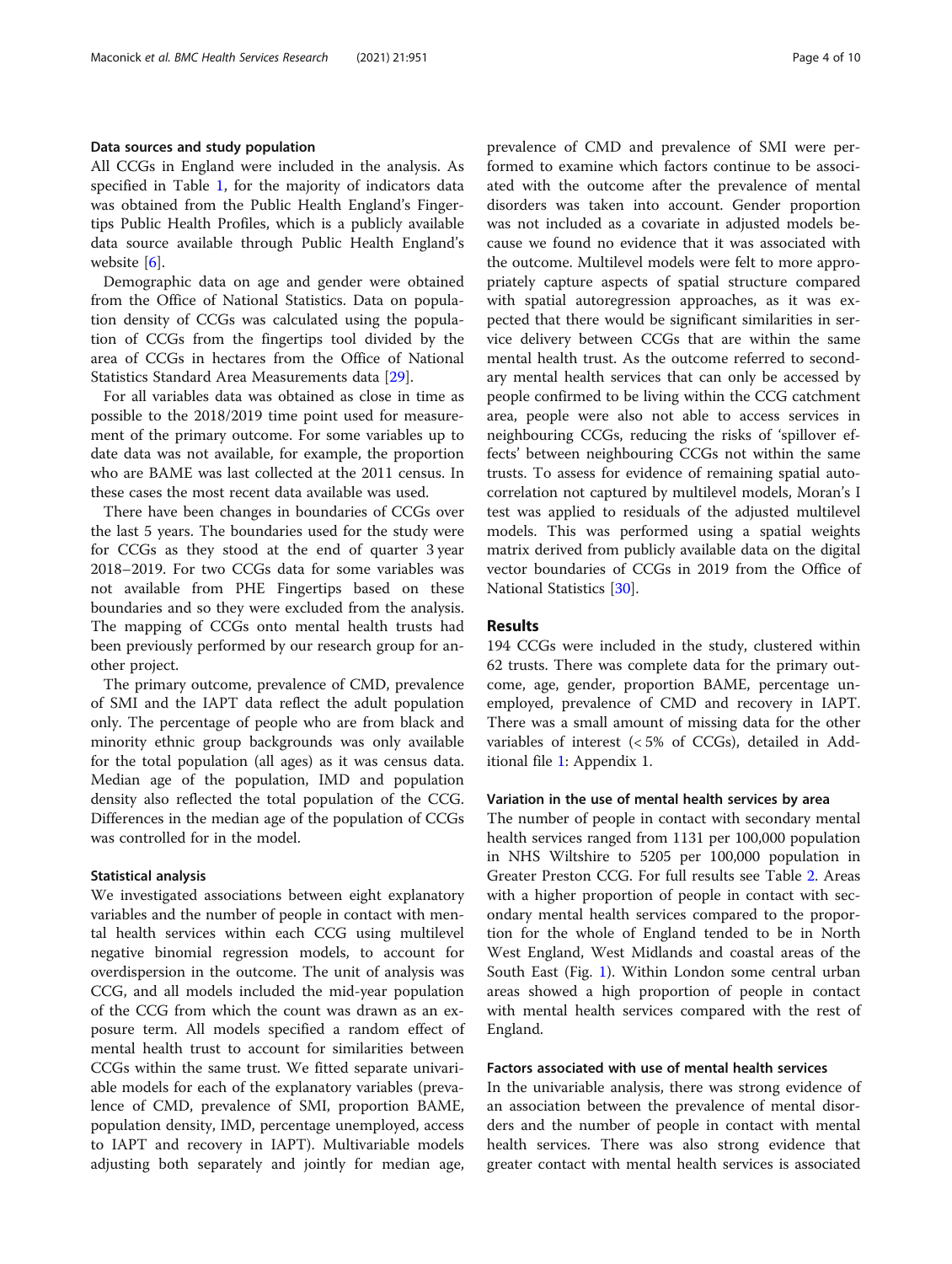#### <span id="page-4-0"></span>Table 2 Characteristics of CCGs

|                                                                                                    | <b>CCG Mean</b> | <b>SD</b> | Range           |
|----------------------------------------------------------------------------------------------------|-----------------|-----------|-----------------|
| Number of people in contact with mental health services (per 100,000)                              | 2419            | 783       | 1131 to 5205    |
| Age (median age of the population in years)                                                        | 40.9            | 4.7       | 27.9 to 51.1    |
| Gender (% of the population who are male)                                                          | 49.4            | 0.8       | 47.6 to 52.9    |
| Prevalence of Severe Mental Illness (SMI) (%)                                                      | 0.9             | 0.2       | 0.6 to 1.5      |
| Prevalence of Common Mental Disorders (CMD) (%)                                                    | 16.9            | 2.7       | 12.0 to 24.0    |
| Index of Multiple Deprivation Score (IMD)                                                          | 22.0            | 8.0       | 7.7 to 51.5     |
| Proportion of the population who are BAME (Black and Minority Ethnic) (people per 1000 population) | 13.9            | 15.5      | $1.2$ to $72.2$ |
| Unemployment rate (%)                                                                              | 1.9             | 0.2       | 0.5 to 4.5      |
| Population density (people per 10 ha)                                                              | 16.9            | 23.9      | 0.4 to 130.3    |
| Access to 'Improving Access to psychological therapy' (IAPT) services (%)                          | 19.4            | 4.4       | 0 to 31.2       |
| IAPT recovery (%)                                                                                  | 53.3            | 4.7       | 35.0 to 65.0    |

with a higher proportion of the population who are BAME (IRR 1.04 CI 1.01 to 1.07), greater population density (IRR 1.03 CI 1.01 to 1.05), a higher unemployment rate (IRR 1.17 CI 1.12 to 1.22) and a higher Index of Multiple Deprivation (IRR 1.02 CI 1.01 to 1.02). Table [3](#page-5-0) displays full results of regression analyses. There was no evidence for an association between contact with mental health services and either IAPT access (IRR 1.00 CI 0.99 to 1.01) or IAPT recovery rate (IRR 1.00 CI 1.00 to 1.01).

After adjustment for age and the prevalence of both common and severe mental disorders, we found evidence for associations between the proportion of people in contact with mental health services and each of unemployment, deprivation, ethnicity and population density. There was strong evidence for an



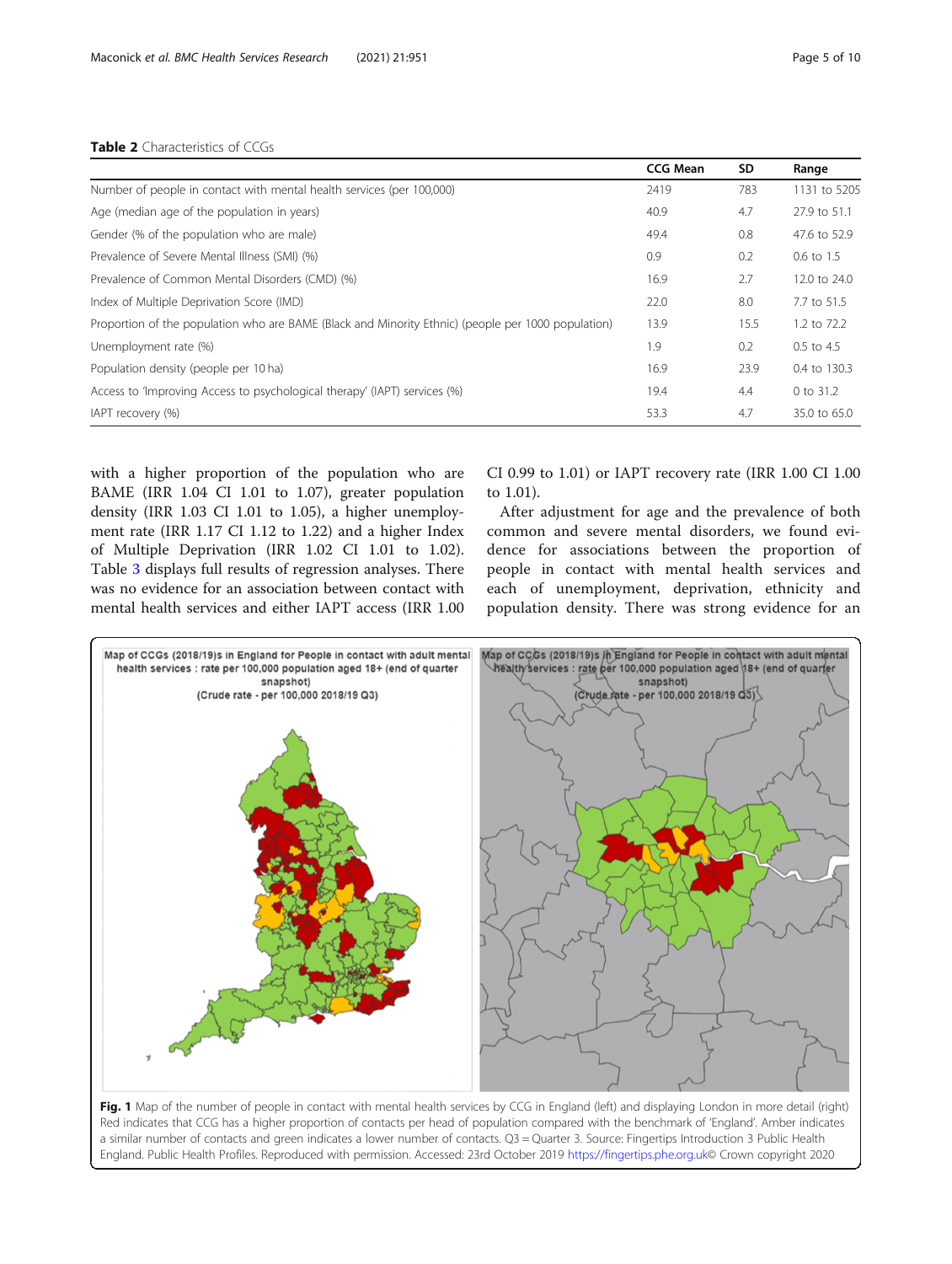<span id="page-5-0"></span>11% increase in contact with mental health services for each percentage increase in unemployment (IRR 1.11 95% CI 1.05 to 1.17) and for a 2% increase in contact for each unit increase in deprivation score (1.02 95% CI 1.01 to 1.04). There was likewise strong evidence from the fully adjusted model for a 5% reduction in contact with mental health services with each additional 1 person per 1000 population who is BAME (IRR 0.95 95% CI 0.92 to 0.99), and weak evidence for a 2% reduction in contact with services for each additional 1 person per 10 ha (IRR 0.98 95% CI 0.96 to 1.00). The direction of the association with ethnicity and also with population density changed after adjusting for age. On further exploration of this, having a high proportion of the population who are BAME and a higher population density were both associated with having a younger population, suggesting that age may have confounded the relationship. There was no evidence for an association with access to IAPT or IAPT recovery rates.

Moran I's test was applied to the residuals of adjusted multilevel models to test for evidence of remaining spatial autocorrelation not captured by the model. At a significance level of 0.05 there was no evidence found of remaining spatial autocorrelation in the residuals of the model (see Additional file [1](#page-8-0): Appendix 2 for full results of Moran I's test).

# **Discussion**

### Main findings

This study found evidence of geographical variation in the proportion of the population in contact with mental health services by area of England. There was an almost five fold difference between the area with the lowest and the area with the highest proportion of people in contact with mental health services per 100,000 population. The CCG with the largest number of people in contact with its mental health services had 2786 more patients per 100,000 population than the mean.

We found strong evidence that greater deprivation and unemployment were associated with a higher number of people in contact with mental health services, after controlling for the local prevalence of mental disorders. A higher proportion of the population who are BAME was associated with a fewer people in contact with mental health services. There was suggestive evidence that areas with a higher population density had fewer people in contact with mental health services per 100,000 population. There was no evidence for an association between access to primary care psychological therapies and the number of people in contact with secondary mental health services.

#### Findings in the context of existing evidence

The observation that higher deprivation is associated with higher use of mental health services is consistent

| Explanatory variable of<br>interest                                      | Unadjusted<br>analysis<br><b>IRR (95% CI)</b> | <b>Adjusted for</b><br>age<br><b>IRR (95% CI)</b> | Adjusted for prevalence of<br><b>CMD</b><br><b>IRR (95% CI)</b> | Adjusted for prevalence<br>of SMI<br><b>IRR (95% CI)</b> | Adjusted for age,<br>SMI and CMD IRR<br>(95% CI) |
|--------------------------------------------------------------------------|-----------------------------------------------|---------------------------------------------------|-----------------------------------------------------------------|----------------------------------------------------------|--------------------------------------------------|
| Estimated prevalence<br>of $CMD$ $%$                                     | $1.05(1.04 - 1.06)$                           | $1.05$ $(1.03 - 1.07)$ -                          |                                                                 | $1.02(1.01 - 1.04)$                                      | $1.01(1.10 - 1.04)$                              |
|                                                                          | P < 0.001                                     | P < 0.001                                         |                                                                 | $P = 0.008$                                              | $P = 0.219*$                                     |
| Prevalence of SMI (%)                                                    | $2.08(1.75 - 2.48)$                           | $1.91(1.59 - 2.29)$                               | $1.71(1.35 - 2.14)$                                             |                                                          | $1.75(1.39 - 2.20)$                              |
|                                                                          | P < 0.001                                     | P < 0.001                                         | P < 0.001                                                       |                                                          | $P < 0.001$ **                                   |
| Proportion of population<br>who are BAMF<br>(people per 1000 population) | $1.04$ $(1.01 - 1.07)$                        | $0.98(0.94 - 1.02)$                               | $0.97(0.94 - 1.01)$                                             | $1.00(0.97 - 1.03)$                                      | $0.95(0.92 - 0.99)$                              |
|                                                                          | $P = 0.011$                                   | $P = 0.308$                                       | $P = 0.114$                                                     | $P = 0.916$                                              | $P = 0.007$                                      |
| Population density<br>(number of people per 10 ha)                       | $1.03$ $(1.01 - 1.05)$                        | $1.01(0.99 - 1.03)$                               | $0.99(0.97 - 1.01)$                                             | $1.03$ $(1.01 - 1.05)$                                   | $0.98(0.96 - 1.00)$                              |
|                                                                          | $P = 0.004$                                   | $P = 0.538$                                       | $P = 0.405$                                                     | $P = 0.003$                                              | $P = 0.07$                                       |
| <b>IMD</b>                                                               | $1.02$ $(1.01 - 1.02)$                        | $1.02$ $(1.01 - 1.02)$                            | $1.02$ $(1.01 - 1.03)$                                          | $1.01(1.01 - 1.02)$                                      | $1.02$ $(1.01 - 1.04)$                           |
|                                                                          | P < 0.001                                     | P < 0.001                                         | P < 0.001                                                       | P < 0.001                                                | P < 0.001                                        |
| Percentage<br>unemployed (%)                                             | $1.17(1.12 - 1.22)$                           | $1.15(1.10 - 1.19)$                               | $1.11(1.05 - 1.17)$                                             | $1.10(1.06 - 1.15)$                                      | $1.11(1.05 - 1.17)$                              |
|                                                                          | P < 0.001                                     | P < 0.001                                         | P < 0.001                                                       | P < 0.001                                                | P < 0.001                                        |
| Access to IAPT                                                           | $1.00(0.99 - 1.01)$                           | $1.00(0.99 - 1.01)$                               | $1.00(0.99 - 1.01)$                                             | $1.00(0.99 - 1.01)$                                      | $1.00(1.00 - 1.01)$                              |
|                                                                          | $P = 0.788$                                   | $P = 0.995$                                       | $P = 0.985$                                                     | $P = 0.650$                                              | $P = 0.664$                                      |
| Recovery in IAPT                                                         | $1.00(1.00 - 1.01)$                           | $1.01(1.00 - 1.01)$                               | $1.01(1.00 - 1.01)$                                             | $1.00(1.00 - 1.01)$                                      | $1.01(1.00 - 1.01)$                              |
|                                                                          | $P = 0.725$                                   | $P = 0.130$                                       | $P = 0.124$                                                     | $P = 0.342$                                              | $P = 0.103$                                      |

Table 3 Results of regression analysis. Incidence rate ratios (IRR) are displayed with 95% confidence intervals (CI) and p values

All analyses are results from negative binomial regression models. All models specified a random effect of mental health trust to account for similarities between CCGs within the same trust

\*not adjusted for CMD

\*\*not adjusted for SMI CMD common mental disorder, SMI severe mental illness, BAME black and minority ethnic, IMD index of multiple deprivation, IAPT Improving access to psychological therapy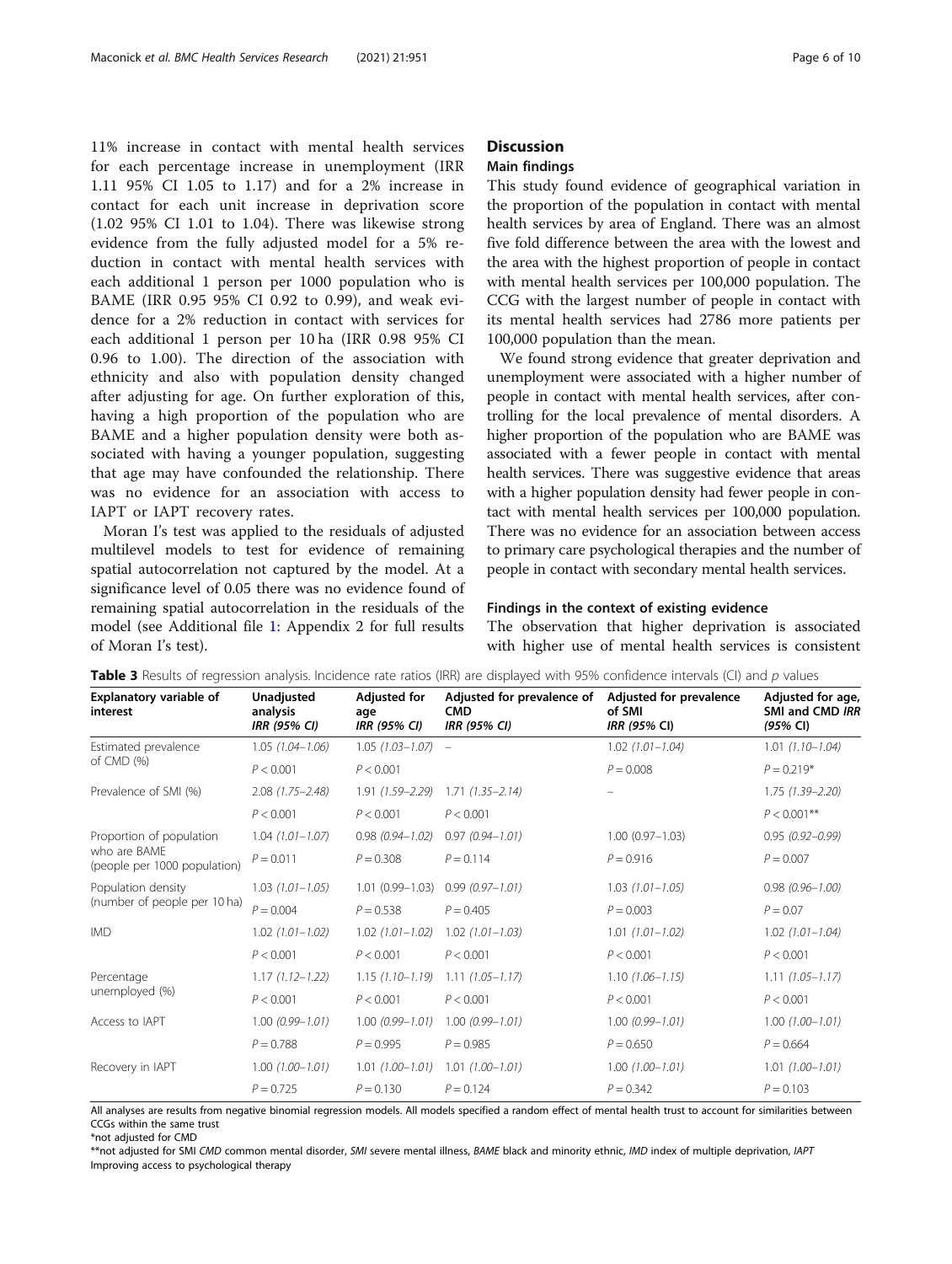with previous studies [[31\]](#page-9-0). Area deprivation may impact the number of people in contact with mental health services through affecting both the prevalence of mental disorders and health service utilization. Higher deprivation can result in higher use of formal services through increased comorbidity [\[32\]](#page-9-0) [\[33\]](#page-9-0), reduced social support [\[34](#page-9-0)] or reduced availability of non-healthcare resources to draw from [\[22](#page-9-0)]. There is evidence from literature that areas with higher deprivation have a higher number of compulsory admissions to mental health hospitals [\[35\]](#page-9-0), for example, one additional percentage point in population income deprivation (according to the European Deprivation Index definition) has previously been shown to be associated with a 1.6% increase in admissions to hospital with severe mental illness [\[11](#page-8-0)]. It has also been highlighted in existing research that arealevel deprivation is associated with mental health at the individual level, after controlling for individual level attributes, suggesting that there are factors that operate at a neighbourhood level that influence an individual's mental health [[36,](#page-9-0) [37\]](#page-9-0).

Higher unemployment rates were associated with higher use of secondary mental health services. The direction of this relationship is difficult to untangle in an ecological cross-sectional study. The unemployment variable used in this analysis captured only those receiving job seekers allowance or universal credit with the requirement that the individual seeks work. It therefore did not include those who were receiving disability allowance or off work due to long term mental or physical illness, suggesting that this association cannot be explained by the area clustering of people with severe mental illness who are also long term unemployed. An ecological study does not allow us to examine whether at an individual level those who were unemployed were also those who were more likely to be in contact with mental health services, only that areas with higher levels of unemployment were also more likely to have a higher demand for mental health services. Unemployment has been previously identified as a specific risk factor for common mental disorders such as anxiety and depression  $[12]$  $[12]$ , and so an association with primary rather than secondary care service use might be expected. There is an absence of research on the impact of unemployment on mental health service utilisation, but there is a body of research looking at the impact of unemployment on the use of general healthcare services, with evidence to suggest increased use of general health services amongst the unemployed, but also increased unmet care needs [[38\]](#page-9-0).

A CCG having a higher proportion of the population who are BAME was associated with a higher number of people in contact with mental health services in our univariable analysis, but the direction of this association changed when adjusting for age. Controlling for age as a confounder appeared appropriate as age was associated with the outcome and there was strong evidence that CCGs with higher median age had on average a lower proportion of the population who were BAME. The fact that areas with a higher proportion of the population who are BAME had lower service use, after the prevalence of mental disorders is taken into account, suggests that there may be differences in access to services related to ethnicity. It has been previously found that people of black African or Caribbean backgrounds are overrepresented in inpatient mental health services but underrepresented in community services [\[22](#page-9-0)], and that Black patients may need to navigate more complex care pathways before being accepted by secondary mental health services [\[39\]](#page-9-0). In contrast those from Asian backgrounds have been previously found to use inpatient units less than White patients [\[39](#page-9-0)]. Therefore the measure of the ethnicity of the population of CCGs would benefit from being disaggregated by different ethnicities in order to explore this relationship further.

Of interest there was no association between access and quality of primary care psychological therapy (access to IAPT and recovery in IAPT) and the number of people in contact with secondary care services. We might expect higher IAPT access may reduce referrals to secondary services, but it may be that IAPT services address the needs of a different patient group from secondary mental health services. In the NHS secondary mental health services predominantly provide care for people with schizophrenia, bipolar and complex depression with the majority of common mental disorders being cared for by GPs and IAPT services [\[40\]](#page-9-0). Our results contrast with those of Twomey et al., who found evidence at individual level that accessing a primary care psychological treatment service decreased health service utilisation by people with mental disorders, although this was across all aspects of healthcare [\[23](#page-9-0)]. Benefits of IAPT have mostly been described in terms of reduction in symptoms of mild to moderate anxiety and depression [\[41](#page-9-0)], reduced sick leave from work [\[42\]](#page-9-0) and reduction in use of health services for physical health problems such as A&E [[42\]](#page-9-0) and so it may be that IAPT is providing valuable improvements in health for people that would not otherwise have received input from a specialist mental health service.

It was unfortunately not possible to look at the levels of mental health service coverage by area in this study. Areas with higher population coverage for mental health service are likely to have higher uptake of services relative to need [[32\]](#page-9-0). De Silva describes the conditions needed for population coverage of a therapeutic intervention: it must be (i) physically available (ii) financially and geographically accessible; (iii) acceptable; (iv) used;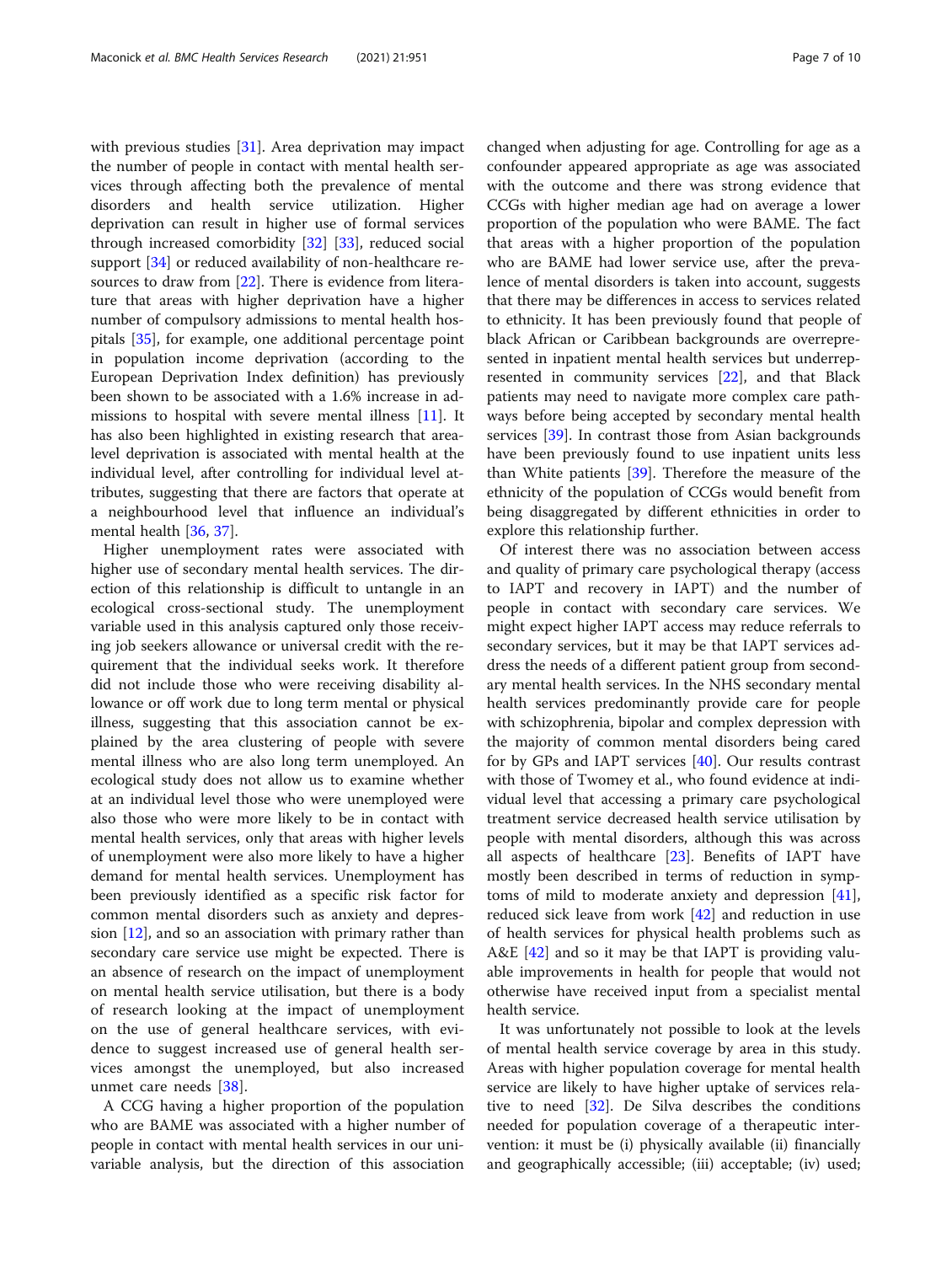and (v) delivered appropriately and effectively [\[32](#page-9-0)]. The UK aspires to fairly consistent population coverage of services, but there is regional variation in for example, access to 24 h crisis support or local availability of mental health beds [[17\]](#page-8-0). In this study, there was suggestive evidence that areas with higher population density had lower numbers of people in contact with mental health services per 100,000 population once the prevalence of mental disorders was controlled for, although this was not statistically significant at the 5% level. Population density may reflect geographical proximity to services, but not necessarily population coverage, as found by Asthana and colleagues, who observed that the densely populated area of London has lower than expected uptake of services for common mental disorders [\[22](#page-9-0)]. There also may be service limits that constrain geographical variation in the number of people in contact with services relative to need, as in areas where demand is very high, services may not be able to expand sufficiently to meet need and so put in place higher thresholds for accepting patients. It was not possible to look at spend on mental health services in this study, which may give interesting insight into the level of prioritisation of mental health services within CCGs and possibly level of population coverage, as reported in the NHS Five Year Forward View, spending per capita across CCGs varies almost two-fold in relation to underlying need [\[33](#page-9-0)].

#### **Limitations**

This is an ecological study and so conclusions cannot be drawn about individual risk factors for being in contact with mental health services. As the analysis required a multilevel negative binomial regression it was not possible to calculate the proportion of variation explained by each variable. It would have been interesting to understand the proportion of variation explained by the prevalence of mental disorder compared with the proportion explained by other factors.

It was not possible to include data on differences in the supply of mental health services, including local service coverage or provider practice preferences, which are likely to be important predictors of the number of people in contact with mental health services. There is some consistency across England in how services are provided compared to other countries, as in all areas the provider is the NHS, but there will be differences in the population coverage of services and clinician supply that was not possible to investigate or take account of in this study.

Data for this study was obtained from Public health England fingertips data which likely represents the best available routinely collected data on this area. However other studies have highlighted the generally poor quality

of NHS routine data in mental health services, an issue highlighted in recent work examining the rising number of detentions under the mental health act [[43](#page-9-0)]. For the majority of variables data was not available at the same time point as the outcome (see Table [1](#page-2-0)) and so the most recent data was used, therefore the validity of this data will be affected by to what degree these variables have changed over time. The prevalence data for severe mental illness was likely of good quality, as it was based on GP register data, but the prevalence of common mental disorders was model based. The model uses national survey estimates from the Adult Psychiatric Morbidity Survey (APMS) applied to local population demography (age, sex and deprivation) [\[6](#page-8-0)]. The estimates have been shown to be consistent with other estimates of CMD prevalence such as those produced by NHS Digital. However the calculations will not capture all of the true variation in CMD prevalence and Public Health England acknowledge that the estimate is likely an underestimate, as it is based on individuals living in private households, excluding those who are homeless or in institutional settings  $[6]$  $[6]$ . The data available on ethnicity at CCG level had clear limitations, as all non-White ethnicities were categorised together, making associations with ethnicity different to interpret. Ethnicity at CCG level was last measured in 2011 during the census and so this has likely changed to a degree since then. Future data collection should include measures disaggregated by different ethnicities.

The size of the unit of analysis was large and previous work has suggested that ward level, which are much smaller than CCGs, is too large to determine the effects of 'place' on individual risk of mental disorders [\[7](#page-8-0)]. However the unit of analysis used is relevant when considering how local commissioning and service structure may impact use of services. No data was available on the level of substance use within CCGs which could be potentially related to unemployment, prevalence of mental disorders and demand for mental health services. Substance use has previously been found to be an area level predictor for the number of admissions to psychiatric hospital at the district level in England [\[44\]](#page-9-0).

#### Conclusions and implications

There is substantial variation in the use of mental health services by area of England, which is not well-explained by previous research. Social factors including deprivation, unemployment and the ethnic makeup of the population continued to be associated with the number in contact with mental health services after controlling for the prevalence of mental illness. This suggests that there may be factors that influence the local population use of mental health services independent of the prevalence of mental disorder. More deprived areas with higher unemployment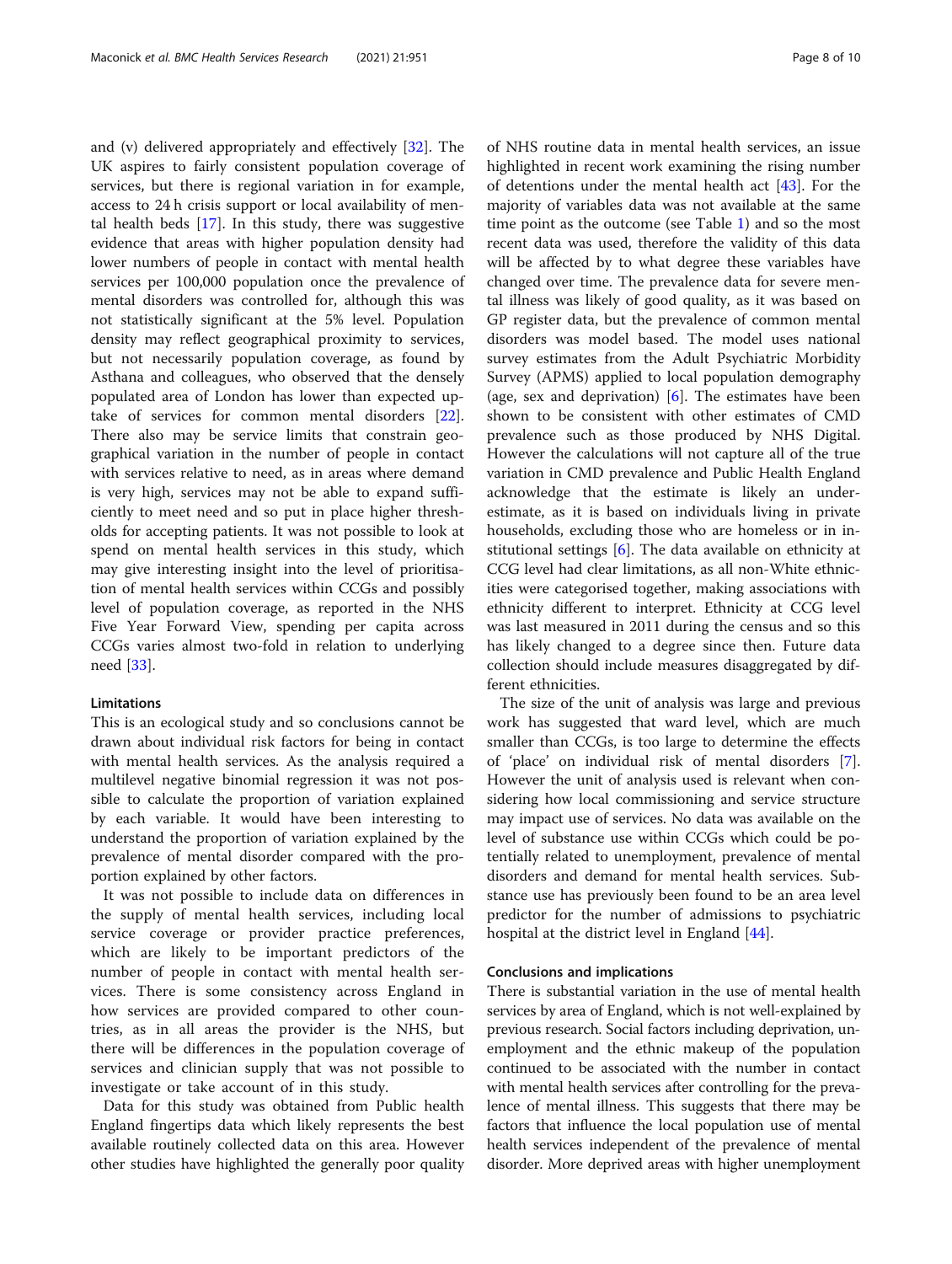<span id="page-8-0"></span>will likely need service provision above what might be estimated based on the burden of disease alone. The study also suggests that greater access to primary care psychological therapy in an area is not related to a reduction in secondary mental health service use, although scaling up these services can be justified on other grounds. Additionally, this study has identified a possible inequality in access to services based on ethnicity, which warrants further investigation.

#### Abbreviations

APMS: Adult Psychiatric Morbidity Survey; BAME: Black and minority ethnic; CCGs: Clinical Commissioning Groups; CMD: Common mental disorder; CQC: Care Quality Commission; IAPT: Improving Access to Psychological Therapies; IMD: Index of Multiple Deprivation; NHS: National Health Service; ONS: Office for National Statistics; PHE: Public Health England; SMI: Severe Mental Illness

#### Supplementary Information

The online version contains supplementary material available at [https://doi.](https://doi.org/10.1186/s12913-021-06976-2) [org/10.1186/s12913-021-06976-2.](https://doi.org/10.1186/s12913-021-06976-2)

Additional file 1: Appendix 1. Missing data. Appendix 2 Results of Moran I test for spatial autocorrelation.

#### Acknowledgements

The authors would like to thank Dr. Jonathan Reades, Associate Professor in Spatial Data Science at the Bartlett Centre for Advanced Spatial Analysis, UCL and Dr. Huanfa Chen, Lecturer in Spatial Data Science and Quantitative Methods at the Bartlett Centre for Advanced Spatial Analysis, UCL, who provided guidance on spatial analysis and for assessing for evidence of spatial autocorrelation.

#### Authors' contributions

LM analysed the data and wrote the manuscript. LSR conceived of the study idea and provided guidance on the methods. RJ provided support with the statistical analysis. SJ contributed to the conception of the work, supervised the analysis, contributed to the interpretation of the result. BLE contributed to the study design and interpretation of results. All authors contributed to the writing of the manuscript. All authors have read and approved the manuscript.

#### Funding

LM's research time was funded by the National Institute for Health Research (NIHR), UK. NIHR had no involvement in conducting the study.

#### Availability of data and materials

The datasets analysed during the current study are available at Public Health England Public Health Profiles <https://fingertips.phe.org.uk/>, Office of National Statistics Population Estimates [https://www.ons.gov.uk/](https://www.ons.gov.uk/peoplepopulationandcommunity/populationandmigration/populationestimates/adhocs/009301populationestimatesmedianagesforadministrativeelectoralandcensusgeographies) [peoplepopulationandcommunity/populationandmigration/](https://www.ons.gov.uk/peoplepopulationandcommunity/populationandmigration/populationestimates/adhocs/009301populationestimatesmedianagesforadministrativeelectoralandcensusgeographies)

[populationestimates/adhocs/009301/populationestimatesmedianages/](https://www.ons.gov.uk/peoplepopulationandcommunity/populationandmigration/populationestimates/adhocs/009301populationestimatesmedianagesforadministrativeelectoralandcensusgeographies) [foradministrative/electoraland/censusgeographies](https://www.ons.gov.uk/peoplepopulationandcommunity/populationandmigration/populationestimates/adhocs/009301populationestimatesmedianagesforadministrativeelectoralandcensusgeographies) and Office for National Statistics Standard Area Measurements [https://geoportal.statistics.gov.uk/](https://geoportal.statistics.gov.uk/datasets/standard-area-measurements-2019-for-health-areas-in-england) [datasets/standard-area-measurements-2019-for-health-areas-in-england](https://geoportal.statistics.gov.uk/datasets/standard-area-measurements-2019-for-health-areas-in-england)

#### **Declarations**

#### Ethics approval and consent to participate

Ethics approval was not required for this study as it was an ecological study design and no individual level data was used.

#### Consent for publication

Not applicable.

#### Competing interests

The authors declare no competing interests.

#### Received: 20 November 2020 Accepted: 25 August 2021 Published online: 11 September 2021

#### References

- 1. Burgess PM, Joyce CM, Pattison PE, Finch SJ. Social indicators and the prediction of psychiatric inpatient service utilisation. Soc Psychiatry Psychiatr Epidemiol. 1992;27(2):83–94. <https://doi.org/10.1007/BF00788511>.
- 2. Golberstein E, Rhee TG, McGuire TG. Geographic variations in use of medicaid mental health services. Psychiatr Serv. 2015;66(5):452–4. [https://](https://doi.org/10.1176/appi.ps.201400337) [doi.org/10.1176/appi.ps.201400337](https://doi.org/10.1176/appi.ps.201400337).
- 3. Madianos MG, Zacharakis C, Tsitsa C, Stefanis C. Geographical variation in mental hospital discharges in Greece and socioeconomic correlates: a nationwide study (1978-1993). Soc Psychiatry Psychiatr Epidemiol. 1999; 34(9):477–83. [https://doi.org/10.1007/s001270050223.](https://doi.org/10.1007/s001270050223)
- 4. Holley HL. Geography and mental health: A review. Vol. 33, Social Psychiatry and Psychiatric Epidemiology; 1998. p. 535–42.
- 5. Gandré C, Gervaix J, Thillard J, Macé JM, Roelandt JL, Chevreul K. Understanding geographic variations in psychiatric inpatient admission rates: width of the variations and associations with the supply of health and social care in France. BMC Psychiatry. 2018;18(1):1–11. [https://doi.org/10.11](https://doi.org/10.1186/s12888-018-1747-2) [86/s12888-018-1747-2](https://doi.org/10.1186/s12888-018-1747-2).
- 6. Public Health England. Public Health Profiles [Internet]. [cited 2019 Aug 27]. p. © Crown copyright. Available from: <https://fingertips.phe.org.uk>
- 7. Weich S, Holt G, Twigg L, Jones K, Lewis G. Geographic variation in the prevalence of common mental disorders in Britain: a multilevel investigation. Am J Epidemiol. 2003;157(8):730–7. [https://doi.org/10.1093/a](https://doi.org/10.1093/aje/kwg035) [je/kwg035](https://doi.org/10.1093/aje/kwg035).
- 8. Van Os J, Driessen G, Gunther N, Delespaul P. Neighbourhood variation in incidence of schizophrenia. Br J Psychiatry. 2000;176(3):243–8 [cited 2019 Aug 12]. Available from: [https://www.cambridge.org/core/product/identifier/](https://www.cambridge.org/core/product/identifier/S0007125000264362/type/journal_article) [S0007125000264362/type/journal\\_article](https://www.cambridge.org/core/product/identifier/S0007125000264362/type/journal_article).
- 9. Lewis G, Booth M. Regional differences in mental health in Great Britain. J Epidemiol Community Health. 1992;46(6):608–11. [https://doi.org/10.1136/](https://doi.org/10.1136/jech.46.6.608) [jech.46.6.608.](https://doi.org/10.1136/jech.46.6.608)
- 10. Kirkbride JB, Jackson D, Perez J, Fowler D, Winton F, Coid JW, et al. A population-level prediction tool for the incidence of first-episode psychosis: translational epidemiology based on cross-sectional data. BMJ Open. 2013; 3(2):1–12. <https://doi.org/10.1136/bmjopen-2012-001998>.
- 11. White J, Gutacker N, Jacobs R, Mason A. Hospital admissions for severe mental illness in England: changes in equity of utilisation at the small area level between 2006 and 2010. Soc Sci Med [Internet]. 2014;120:243–51. Available from:. <https://doi.org/10.1016/j.socscimed.2014.09.036>.
- 12. Paul KI, Moser K. Unemployment impairs mental health: Meta-analyses. J Vocat Behav [Internet]. 2009;74(3):264–82. Available from:. [https://doi.org/1](https://doi.org/10.1016/j.jvb.2009.01.001) [0.1016/j.jvb.2009.01.001.](https://doi.org/10.1016/j.jvb.2009.01.001)
- 13. Peen J, Schoevers RA, Beekman AT, Dekker J. The current status of urbanrural differences in psychiatric disorders. Acta Psychiatr Scand. 2010;121(2): 84–93. [https://doi.org/10.1111/j.1600-0447.2009.01438.x.](https://doi.org/10.1111/j.1600-0447.2009.01438.x)
- 14. Sundquist K, Frank G, Sundquist J. Urbanisation and incidence of psychosis and depression. Br J Psychiatry [Internet]. 2004;184(4):293–8 [cited 2019 Aug 12]. Available from: [https://www.cambridge.org/core/product/identifier/](https://www.cambridge.org/core/product/identifier/S0007125000077722/type/journal_article) [S0007125000077722/type/journal\\_article](https://www.cambridge.org/core/product/identifier/S0007125000077722/type/journal_article).
- 15. Boydell J, van Os J, McKenzie K, Allardyce J, Goel R, McCreadie RG, et al. Incidence of schizophrenia in ethnic minorities in London: ecological study into interactions with environment. BMJ [Internet]. 2001;323(7325):1336–8 [cited 2019 Aug 12]. Available from: [http://www.ncbi.nlm.nih.gov/](http://www.ncbi.nlm.nih.gov/pubmed/11739218) [pubmed/11739218.](http://www.ncbi.nlm.nih.gov/pubmed/11739218)
- 16. Fone D, Greene G, Farewell D, White J, Kelly M, Dunstan F. Common mental disorders, neighbourhood income inequality and income deprivation: smallarea multilevel analysis. Br J Psychiatry. 2013;202(4):286–93. [https://doi.org/1](https://doi.org/10.1192/bjp.bp.112.116178) [0.1192/bjp.bp.112.116178.](https://doi.org/10.1192/bjp.bp.112.116178)
- 17. CQC. The State of Care in Mental Health Services 2014 to 2017; 2017. p. 71. Available from: [https://www.cqc.org.uk/sites/default/files/20170720\\_sta](https://www.cqc.org.uk/sites/default/files/20170720_stateofmh_report.pdf) [teofmh\\_report.pdf](https://www.cqc.org.uk/sites/default/files/20170720_stateofmh_report.pdf)
- 18. Holzer CE, Goldsmith HF, Ciarlo JA. The availability of health and mental health providers by population density. J Washingt Acad Sci. 2000;86(3):25–33.
- 19. Thornicroft G. Social deprivation and rates of treated mental disorder. Br J Psychiatry. 1991;158(4):475–84. <https://doi.org/10.1192/bjp.158.4.475>.
- 20. Commander MJ, Sashi Dharan SP, Odell SM, Surtees PG. Access to mental health care in an inner-city health district. II: Association with demographic factors. Br J Psychiatry. 1997;170(APR.):317–20.